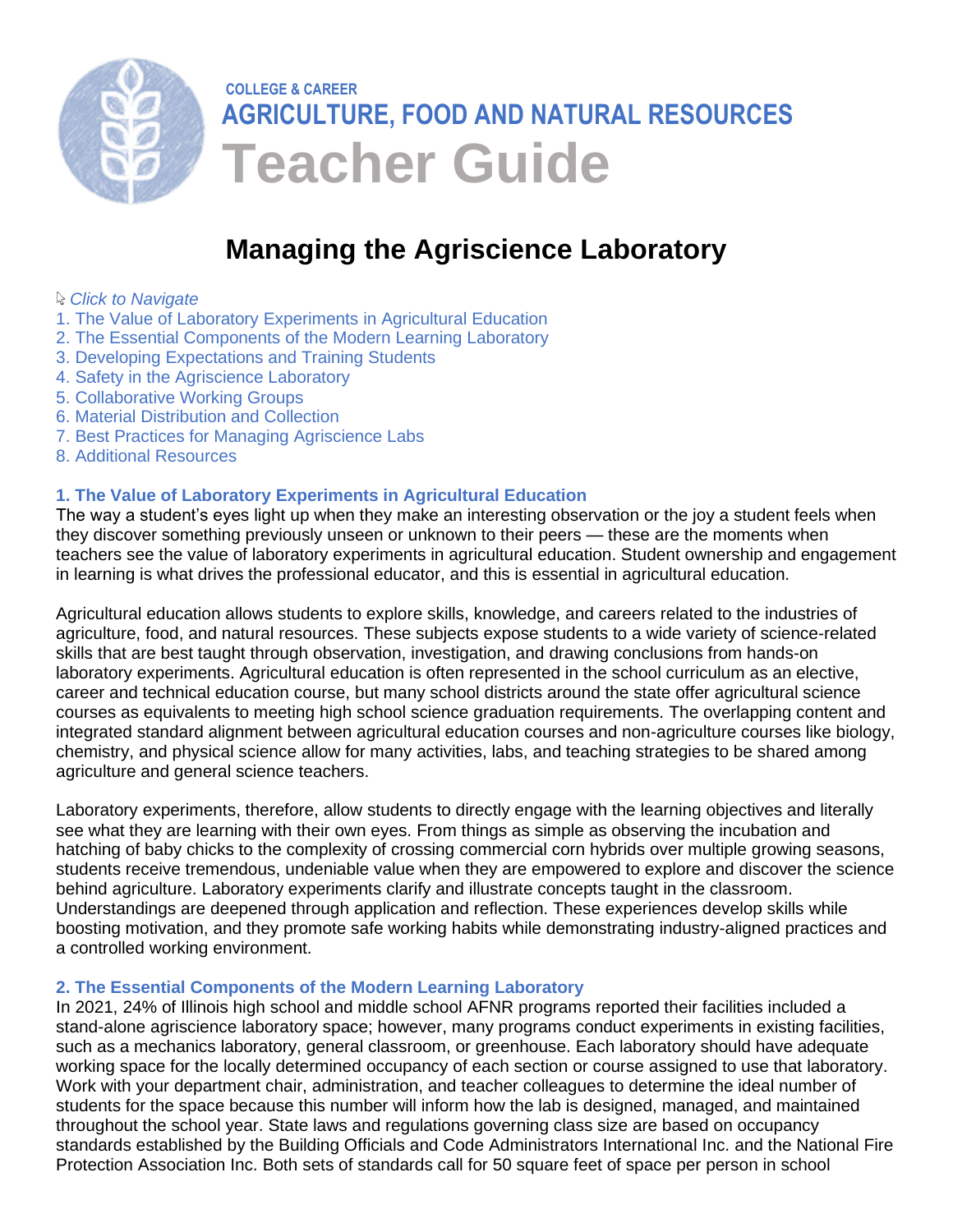laboratories or workshops. The National Science Teachers Association (NSTA) calls for a minimum of 45 square feet per student for a stand-alone laboratory and 60 square feet per student for a combination laboratory-classroom. This translates into at least 1,250 square feet for a laboratory and 1,440 square feet for a combined laboratory classroom. The NSTA recommends a maximum class size of 24 students in high school laboratory science classes.

There are several aspects, other than adequate working space, to consider about your agriscience lab.

- 1. Safety and proximity must be considered regarding gas, electrical outlets, water access, material retrieval and return, hazardous material disposal, regular foot traffic, and safe ease of access and exit from the laboratory in the case of fire, tornado, or other mass movement of students.
- 2. Working surfaces must be resistant to caustic or corrosive materials. The surfaces must be easy to clean and spacious enough to allow for safe and convenient material layout and usage.
- 3. Ventilation for all laboratories should conform to local building code requirements, and these specially designed working areas (fume hoods) should be visible and accessible to all laboratory participants. All fume hood controls should be accessible outside of the ventilation area.
- 4. The laboratory should be designed in accordance with the Americans with Disabilities Act in such a manner to create equal access to all students of differentiated abilities. Portable, adjustable lab stations should be considered, as needed, for current or future students.
- 5. Storage space should be provided to ensure that all equipment, chemicals, and other teaching and learning supplies can be secured against unauthorized use. In-room storage should be installed in a manner as not to hamper student movement to workstations or exits.
- 6. Specialized storage space should be designated to contain any poisonous, corrosive, caustic, or explosive materials and should be outfitted with a secure locking system.
- 7. Flammable storage space should be clearly labeled and vented to the outside of the building.
- 8. Safety equipment should be provided to reduce the potential for accidental injury.
	- a. Portable fire extinguishers (ABC-rated) should be acquired, installed, and maintained.
	- b. Eyewash stations are required for all laboratories.
	- c. Secure master controls should be provided for gas, water, and electricity.
	- d. In the event of fire, electrical shock, flooding, or explosion, the teacher should be able to shut down the services and initiate the appropriate emergency procedures.
	- e. Provide safety shower(s) where strong caustics, corrosives, or skin-absorbable poisons are utilized.
	- f. Read and follow all labeled instructions and safety materials obtained and utilized in the laboratory.
	- g. Personal protective equipment (PPE), such as protective aprons, gloves, and splash-resistant goggles, must be provided and readily available in the laboratory.
	- h. Safety charts, fire blankets, and first-aid kits must be furnished in all science laboratories.
	- i. All chemicals must be labeled with the name, purchase date, and expiration date of the chemical on the container and separated by incompatible types. Each school building must maintain an annual inventory of the laboratory chemicals, along with the Safety Data Sheets.
	- j. Each laboratory should have an outside-line phone readily accessible in case of emergency.
- 9. The classroom and laboratory should be furnished with desks; a teacher desk; and student lab workstations with gas, water, and electric connections. They also should have student tables; a teacher demonstration table; sinks; instructional white or erasable boards; TV monitor; computer or equivalent working stations, as needed; safety goggle/glasses cabinet; and display/storage cabinets. At least one sink should be deep and large with a high swivel spout faucet. This sink should be capable of holding a small bucket.
- 10. Plastic laminate table tops wear exceptionally well under normal use. They have superior resistance to scratching with limited resistance to high temperatures, organics, and concentrated acids and bases.

# <span id="page-1-0"></span>**[3. Developing Expectations and Training Students](#page-0-0)**

Consistency is key when training students how to learn in a safe, efficient agriscience laboratory. The two greatest challenges teachers face when managing agriscience labs are safety and time. Establishing a commonly known and followed routine is the best way to train students. Modeling these expectations from the first day in an agriscience laboratory and consistently repeating and reaffirming appropriate behavior will pay dividends throughout the school year. The only question is — how?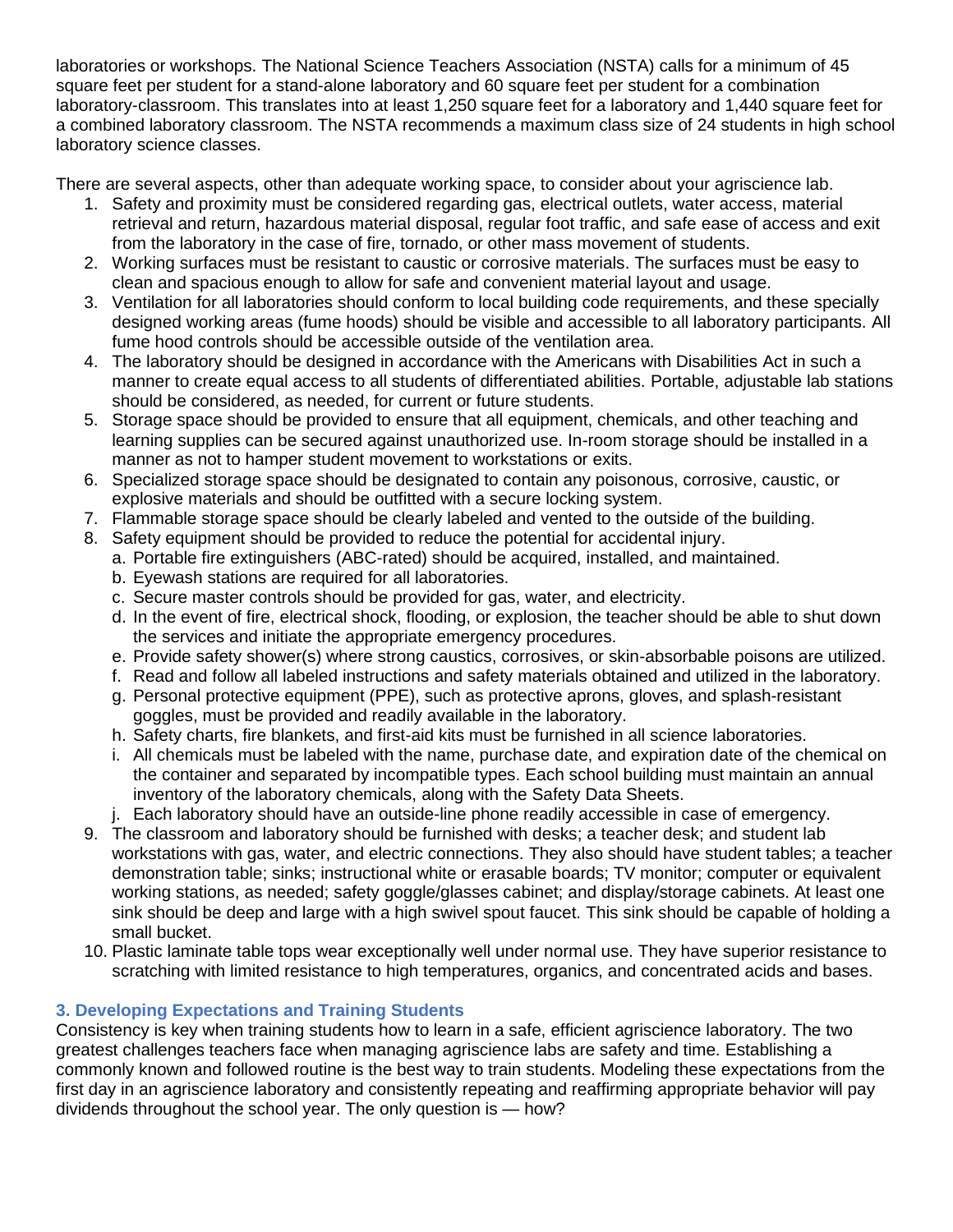Key information should be presented to students in multiple ways. Safety rules, common procedures, material storage and collection information, and even emergency procedures should be posted throughout the room in clearly visible, obvious, and appropriate locations. Lab-specific information can be distributed via a printed handout or digital file or displayed on a classroom TV or monitor each day.

Before conducting the first science lab, explain the general lab procedures and distribute a handout (hard copy or digital) of the common procedures. Things like obtaining the required materials; preparing lab reports with data tables, notes, and sketches; and cleaning after experiments will all have generally consistent procedures regardless of the specific experiment. These procedures, which should be consistent and based on the working space and age and experience of the students, should be reviewed and modeled before any hazardous or complex lab work is done. Consider explaining these procedures and demonstrating proper steps. Then have students model these steps in an easy, low-risk lab activity like working with modeling clay, creating an origami structure, or even planting seeds for a classroom garden. This will help to build expectations and train students before any hazardous materials or complicated labs are performed. Model all necessary procedures, from wearing and using PPE to cleaning the laboratory and turning in completed work.

# <span id="page-2-0"></span>**[4. Safety in the Agriscience Laboratory](#page-0-0)**

Inform students of the safety hazards and safety requirements of your lab and subject. Consider the different safety practices needed for the various agricultural education learning spaces (e.g., general classrooms, agriscience laboratories, industrial shops, greenhouses, gardens, and even field and farm visits). On Day 1, clearly explain the rules regarding PPE. Many programs utilize a unit of instruction explicitly addressing safety practices, procedures, and common hazards specific to the space and subject for that course. This unit is often concluded with a comprehensive safety assessment that can be used as a prerequisite to full participation in laboratory experiments in the agriscience classroom.

Consider requiring both students and quardians to sign a [safety contract,](https://www.carolina.com/pdf/activities-articles/Student-Safety-Contract.pdf) which you should then keep on file. Explain that safety is a zero-tolerance component of the agricultural education program, and that safety takes precedence over all other components, including the learning objectives of the day and any personal or social concerns at school and home. Completing the laboratory experiment safely and without harm to themselves or others is the priority of every student and teacher.

Repeating safety concerns specific to each laboratory experiment is also important. Utilize the Safety Data Sheets for each laboratory experiment as a teaching tool. Students will gain valuable skills in reading and understanding safety precautions while preparing for the lab that day.

# <span id="page-2-1"></span>**[5. Collaborative Working Groups](#page-0-0)**

There is no set rule for forming lab groups but doing so in an intentional and strategic way can be key to success or failure in the laboratory. Differing dynamics from class to class make standardizing lab group selection nearly impossible. Here are some suggestions on how to form working groups:

- 1. *Station Size* Most lab tables accommodate four students, so you may find it beneficial to form groups accordingly. You may need some built in flexibility for labs or activities that are better suited for pairs or other configurations. Adjust group size, as needed.
- 2. *Alphabetically* While this may seem like an unintentional way of forming groups, using the alphabetical order of first or last names can be a great way to form groups when you have not yet learned the dynamics of a new class of students. Try being creative with this method as well. For example, pair the first two students with the last two students. Once you've learned different working dynamics for specific students, you can make small adjustments as needed.
- 3. *Randomly* When trying to be fair and equitable in establishing working groups, it may be best simply to draw names from a hat. This can be made to be a special occasion of sorts. However, make sure to inform your students that you still maintain the right to make changes, as needed. Consider having students write any notes or concerns they have for working groups before publishing a finalized list of groups. You will want to consider if a student has special needs or preferences before finalizing groups.
- 4. *Pairing Students by Strengths* Consider pairing students who you know have special skills or abilities that can contribute to the overall success of a group. For example, an ideal group would have a balance of students who are proficient writers, investigators, timekeepers, leaders, and workers (students who are great about getting right to work at the start of class). A well-balanced group can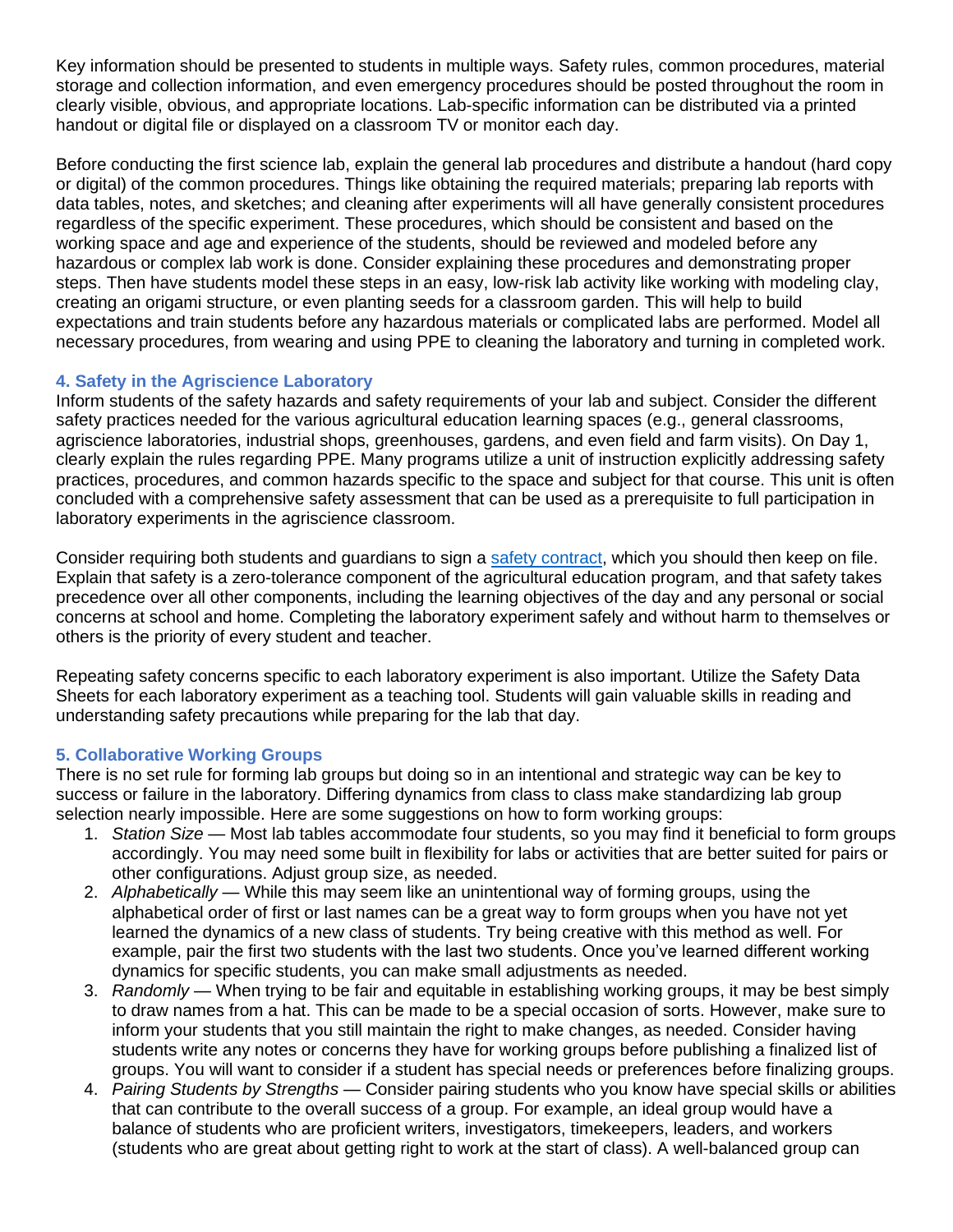learn to utilize different strengths and abilities throughout the year. You may also have students adopt these official "roles" within their group.

- 5. *Students' Choice* This method may work in classes with existing relationships, common interests, and shared working styles. However, careful monitoring is essential to prevent lab time from turning into solely "fun" time with friends.
- 6. *Flexibility* Lab group membership doesn't necessarily need to be set in stone for the length of the course. Regrouping students periodically so they have a chance to work with multiple lab partners can allow students to build new relationships and may keep things exciting and new. Obviously, consistent groups can become more efficient and uniform in their communications and assigned roles; however, learning to work with different people in changing environments is a great skill for students to learn.

## <span id="page-3-0"></span>**[6. Material Distribution and Collection](#page-0-0)**

This aspect of agriscience laboratories is often the greatest challenge in terms of effectively managing the time available. Consistency is also important here as well. If working materials (beakers, sensors, monitors) are housed in the same place for each lab, students can be trained and trusted to obtain these materials independently. If multiple materials are needed, it can be helpful to gather those materials into a single "kit" for students to retrieve in one trip. Any specialized materials (like chemicals, organic materials, soil, etc.) should be placed in an easily accessible and clearly marked location. Before the start of each lab, briefly review each of the required materials and remind students of their location in the laboratory.

You may also want to consider these other items relating to material distribution and collection:

- 1. Discuss the activity before students begin. Point out and, if needed, discuss common errors and safety precautions. If not already conducted in a pre-lab, demonstrate those procedures or portions that present the greatest difficulty for students.
- 2. Train students to obtain materials. They should know where to locate basic equipment and how to properly clean and store that equipment once the activity is completed.
- 3. Throughout the activity, periodically remind students of the amount of working time remaining so that they can monitor their own progress and timeliness. Specifically address students who are noticeably behind and encourage them to catch up, if possible.
- 4. Have a consistent procedure for general laboratory cleanup. Assign roles to specific groups and maintain your ability to monitor this process. Try not to become actively engaged in cleaning, as your watchful eyes will be essential in the controlled chaos of cleaning up the agriscience lab. Ensure students are not taking unnecessary risks, like hurrying or rushing with hazardous materials, improperly cleaning and storing equipment, or improperly disposing of or returning hazardous materials.

### <span id="page-3-1"></span>**[7. Best Practices for Managing Agriscience Labs](#page-0-0)**

Agriscience labs can be an extremely fun and rewarding way of gaining new knowledge and skills; however, they do present a highly complex management system for teachers. Some ideas to consider as best practices have been listed below. Review and implement these ideas in your own program for continued success!

- 1. Perform the lab yourself before doing it in class with students. Preferably, enlist the help of a nonscience colleague who will be able to model the perceptions of students not already familiar with the concepts, equipment, and procedures of science. This will help you be prepared on lab day.
- 2. Do not leave large bottles of chemicals accessible to students. Labeled dropper bottles are safer for students to use and make it easier for you to inventory chemicals after use.
- 3. Count before the bell rings. Science materials can easily and unintentionally "walk" away with students as they rush to make it to their next class period. Lock up expensive items, such as balances and microscopes. You may also find it helpful to number such items so that you can easily identify which item has not yet been returned. For more expensive items, consider having students "sign out" specific items and use this as a checklist when the equipment is turned in.
- 4. Take advantage of other programs at your school to help manage your agriscience laboratory. If your school has teacher assistants, they may prove helpful in organizing and maintaining laboratory equipment and working stations. You may also find that other courses or departments have similar needs, and that a shared working space or aligning lab days may be helpful.
- 5. Coordinate with colleagues. If you share a room or lab space, make sure all teachers using the room have similar expectations. This is incredibly helpful when students are returning to a known classroom or space and can model expectations they have already learned.